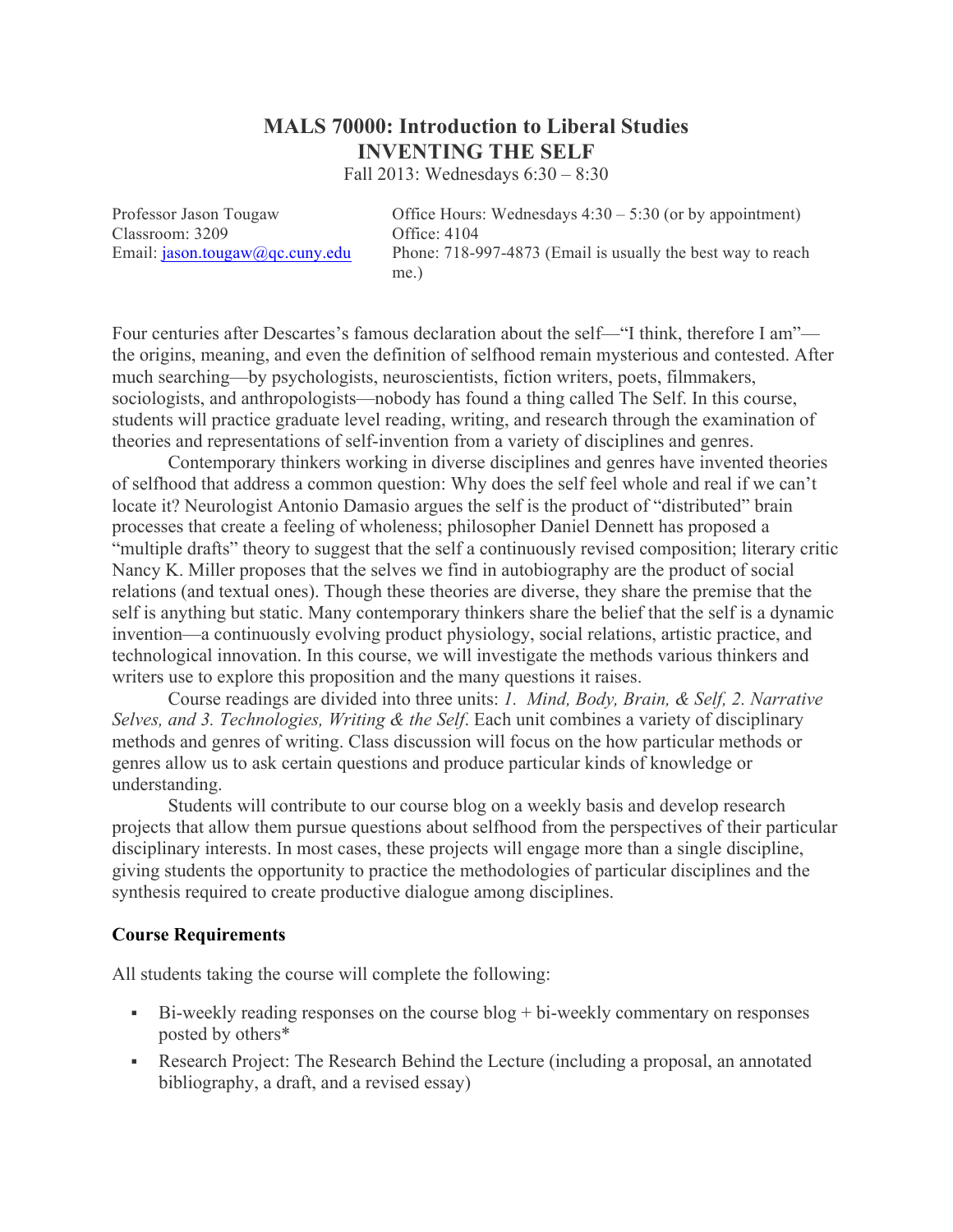#### **Reading Responses**

Each week, half the class will post reading responses to our course blog by the**Tuesday before that week's meeting**. The other half of the class will post comments to at least two of their classmates' posts before Wednesday afternoon. I will post a set of reading questions to the blog by the Saturday before each week's meeting. You may choose to discuss one of these questions in your response, or you may choose an angle of your own. Reading responses should demonstrate engagement, imagination, and critical thought, but they need not be particularly formal or long. Two or three paragraphs is about the right length. It's a good idea to include direct quotations from the texts discussed. It's also a good idea to raise questions, explore moments of confusion or ambiguity, and make connections to other texts. Comments should be respectful responses, but they should also be probing and critical.

# **Research Projects**

For your research project, you will choose an online lecture–for example, a TED Talk or a lecture from an online course–and make an argument about the relationship between the speaker's rhetoric and audience. You will conduct research into the intellectual or scholarly research and debates that inform the lecture and evaluate its claims based on what you learn.

#### **Texts to Purchase**

(All other readings listed on the calendar can be found on our "Readings" page, as links or PDFs.)

Alison Bechdel, *Fun Home* (Mariner Books 2007) Dennis Cooper, *God., Jr.* (Grove Press 2005) Antonio Damasio, *Self Comes to Mind: Constructing the Conscious Brain* (Pantheon 2010) Siri Hustvedt, *The Shaking Woman, or a History of My Nerves* (Picador 2010) Alva Noë, *Out of Our Heads: Why You Are Not Your Brain and Other Lessons from the Biology of Consciousness* (Hill and Wang 2010) Matias Viegener, *2500 Random Things about Me Too* (Les Figues 2012) John Wray, *Lowboy* (Farrar, Strauss & Giroux 2010)

# **Writing Groups**

During the second half of the semester, you will be assigned to a writing group. You will complete your research projects in stages: proposal, annotated bibliography, draft, and revision. Members of each writing group will read each other's drafts and offer feedback at each of these stages.

# **Calendar**

# **August 28: What Is a Self, Anyway?**

Introductions Workshop on rhetoric, audience, and evidence in video lectures: Antonio Damasio: "The Quest to Understand Consciousness" (online lecture) Jill Bolte Taylor, "My Stroke of Insight" (online lecture) Gordon Harvey: "Elements of the Academic Essay" (handout)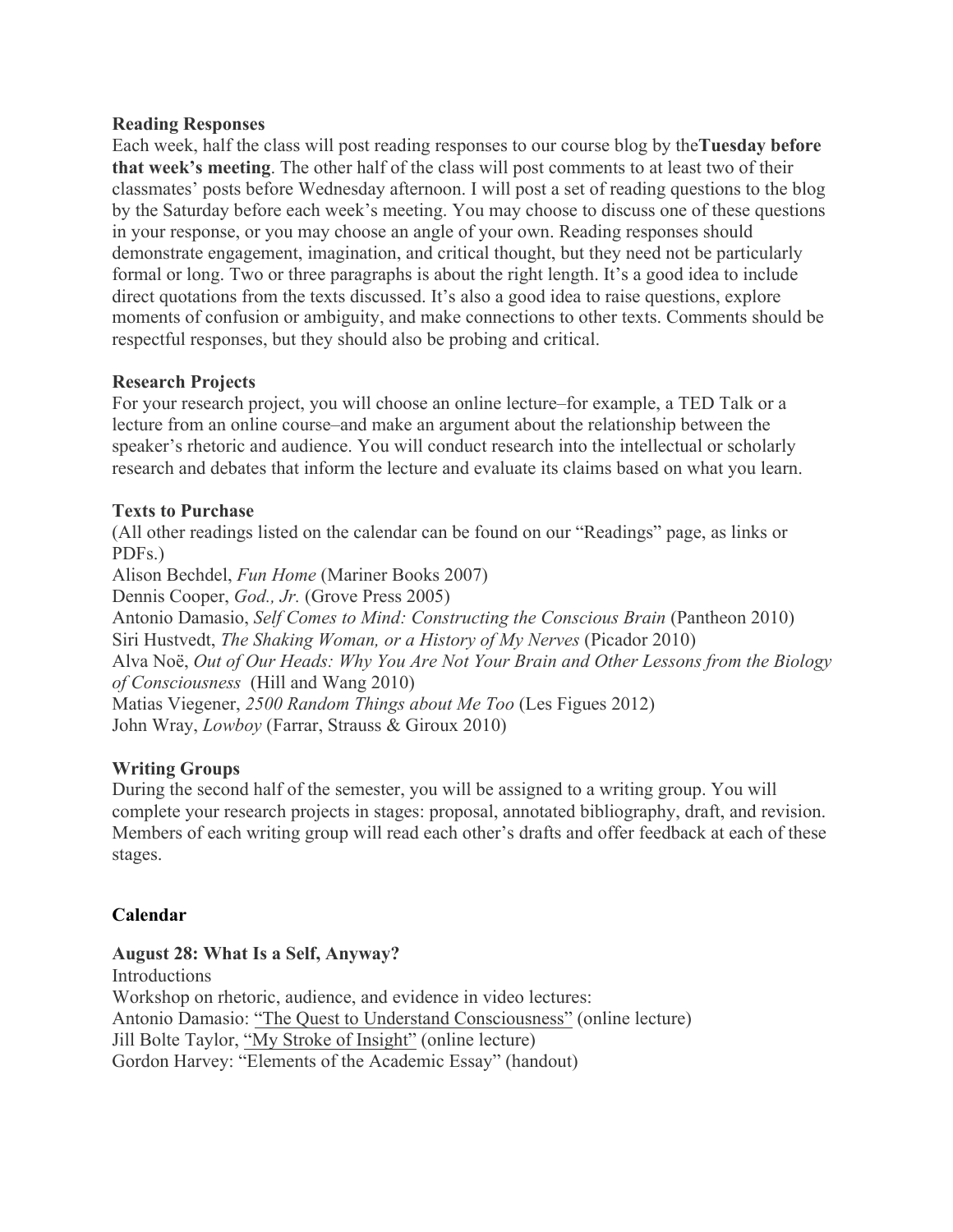#### **September 4: Mind, Body, Brain & Self**

No class

#### **September 11: Mind, Body, Brain & Self**

Siri Hustvedt, *The Shaking Woman, or a History of My Nerves* Paul John Eakin, "Autobiographical Consciousness: Body, Brain, Self, and Narrative" (Chapter 2, *Living Autobiographically*)

#### **September 18: Mind, Body, Brain & Self**

Antonio Damasio, *Self Comes to Mind,* Chapters 1-4 Susan Blackmore, "The Self Is an Illusion" (online lecture)

#### **September 25: Mind, Body, Brain & Self**

Alva Noë, *Out of Our Heads,* Preface + Chapters 1-4 & 6 Alva Noë, "Why Is Cosnciousness So Baffling?" (online lecture / interview) Workshop: Evaluating Rhetoric in Writing and Lectures

#### **October 2: Narrative Selves**

Dan McAdams, *The Stories We Live By*, Chapter 1: "The Meaning of Stories" & 5: "Character and Imago" János László, *The Science of Stories: An Introduction to Narrative Psychology*, Chapter 7: "Identity and Narrative" Mark Gaipa, "8 Strategies for Critically Engaging Sources" Workshop: Engaging Sources & Establishing Authority

# **October 9: Narrative Selves**

Rita Carter, "A Brief History of Ourselves" & "How Multiple Are You?" (from*Multiplicity: The New Science of Personality, Identity, and the Self*) Alison Bechdel, *Fun Home*

#### **October 16: Narrative Selves**

John Wray, *Lowboy* Simon McCarthy Jones, *Hearing Voices*, Chapter 5: "The Lived Experience of Hearing Voices in Individuals Diagnosed with a Psychotic Disorder; or, the Journey from Patient to Non-Patient" Due: Drafts of research project proposals (via e-mail, to me and to your writing group)

#### **October 30: Narrative Selves**

Gail Hornstein, *Agnes's Jacket*, Chapters 1-5 Simon McCarthy Jones, "Neuroscience and Hearing Voices: It's the Brain, Stupid" (from *Hearing Voices: The Histories, Causes, and Meanings of Auditory Verbal Hallucinations*) Eleanor Longden, "The Voices in My Head" Rufus May, "Living Mindfully with Voices" (online lecture) Due: Research project proposals (to me, via email) Workshop: Finding and Evaluating Sources